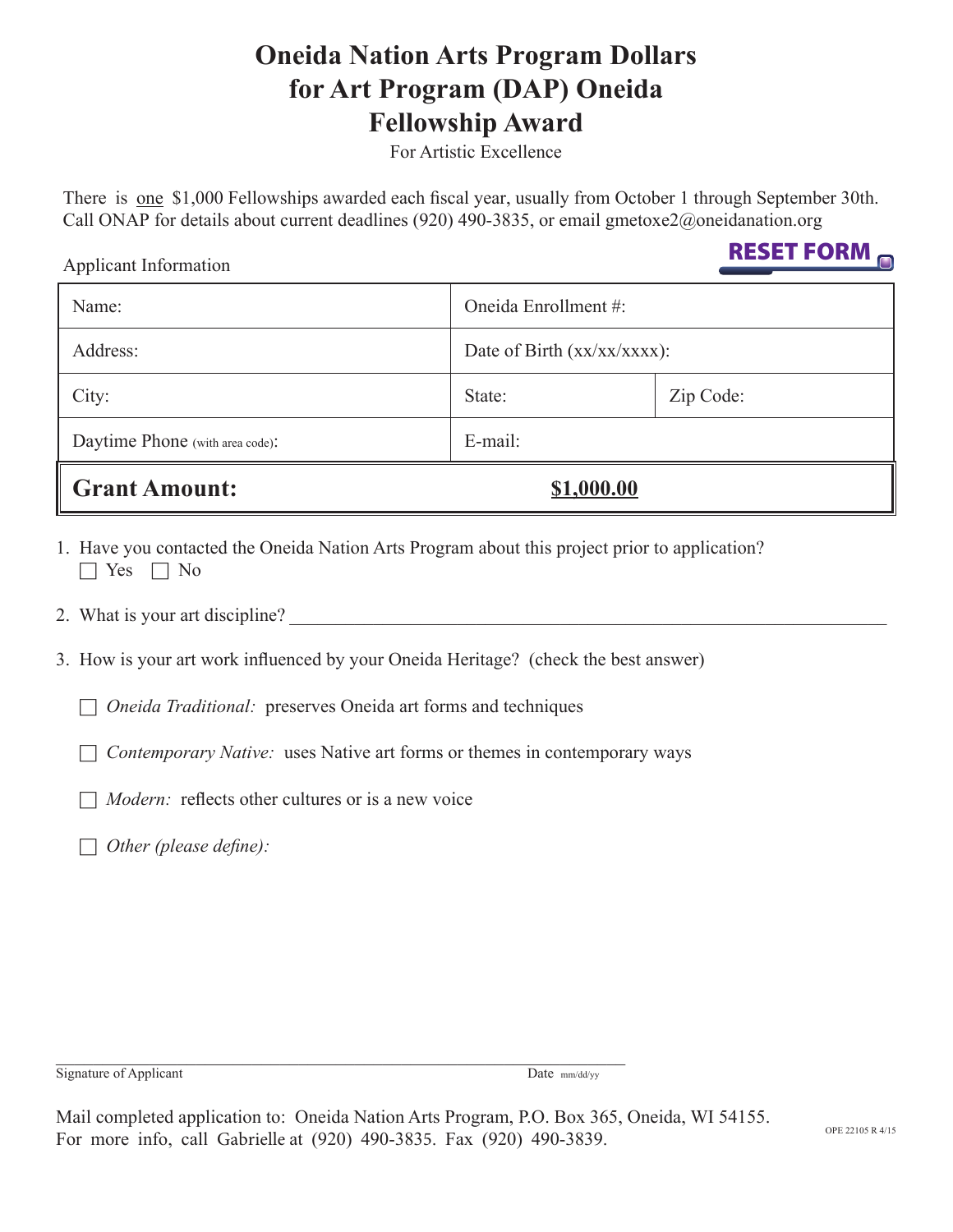## **Oneida Fellowship Awards**

Please provide the following information in your application. All materials must be received by the deadline.

- **I. ARTIST NARRATIVE** (up to two typed pages):
	- **1. How would you describe your art work and what you hope to accomplish with your art?** (If you had to describe your artwork to someone who could not see it, what would you say? Why did you choose this medium? What messages are you trying to convey?)
	- **2. Please describe public displays or performances where you will acknowledge the Wisconsin Arts Board and Oneida Nation Arts Program.** (How do you share your art with the public? How is your art accessible to the public?)

#### **II. Resume**

Include years of experience, awards, honors, artist residencies, exhibits, workshops, etc.

#### **III. Work Samples**

| Visual Arts:   | Ten digital photographs or pictures of art work |
|----------------|-------------------------------------------------|
| Literary Arts: | Five examples of writings, maximum of ten pages |
| Music:         | Five minutes of performance on cd/dvd           |
| Dance:         | Five minutes of performance on cd/dvd           |
| Theatre:       | Five minutes of performance on cd/dvd           |

#### **Submit the following (received or postmarked) by deadline:**

**Original** and seven (7) **Copies** of: A) Application page, signed B) Artist Narrative, up to two pages

C) Resume

And six (6) **Copies** of: D) Work Samples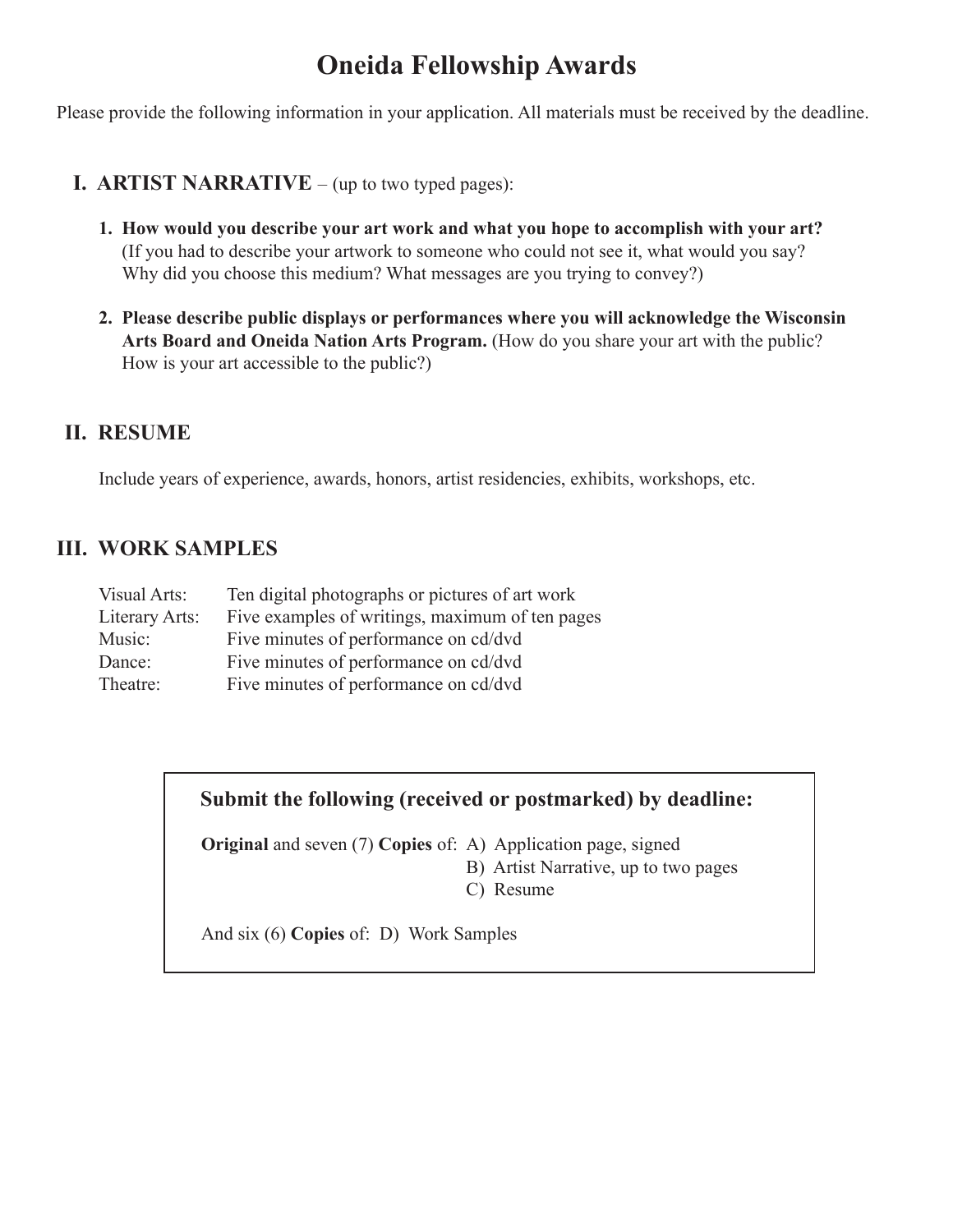### **I. ARTIST NARRATIVE** – (up to two typed pages) Pg 1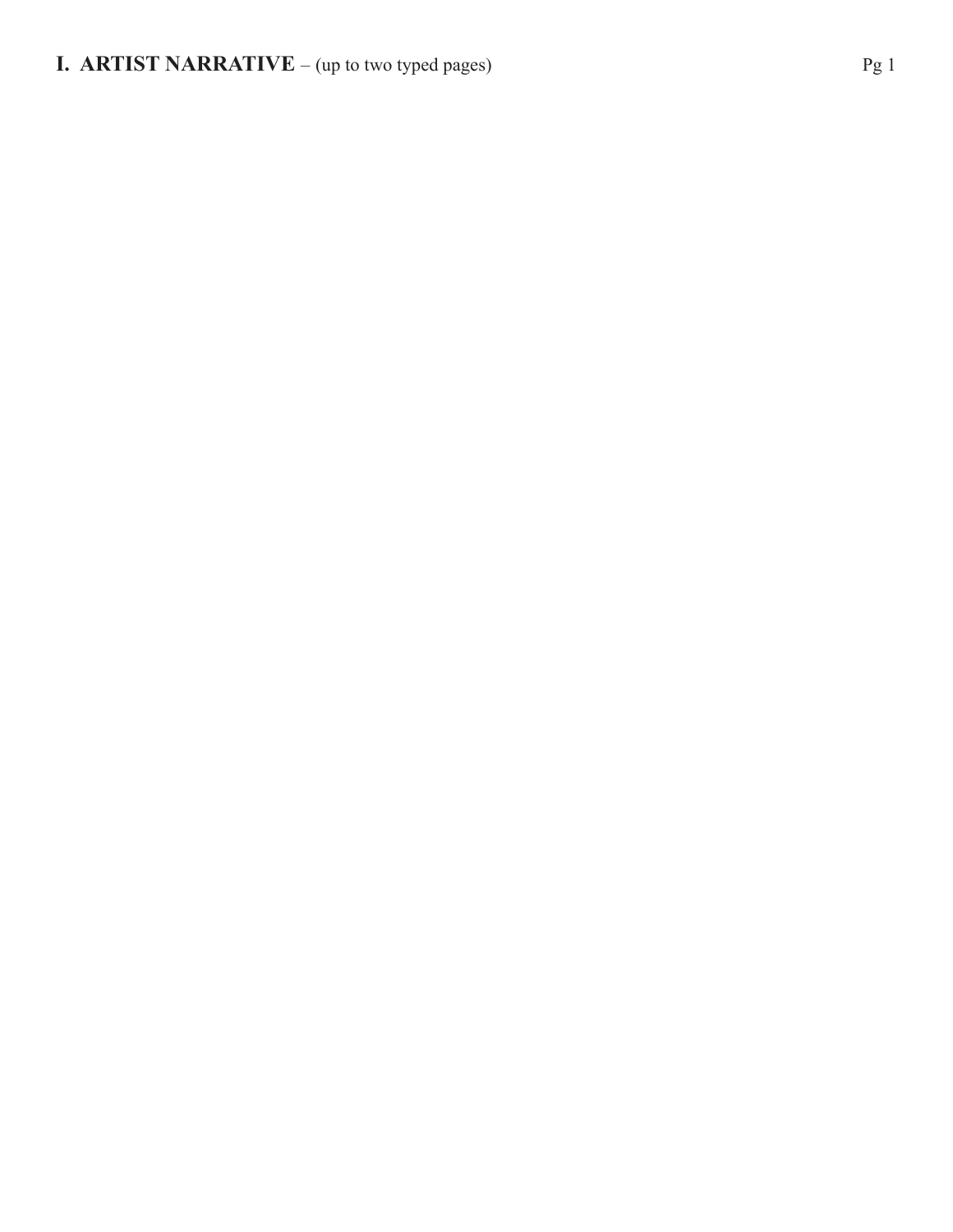### **I. ARTIST NARRATIVE** Pg 2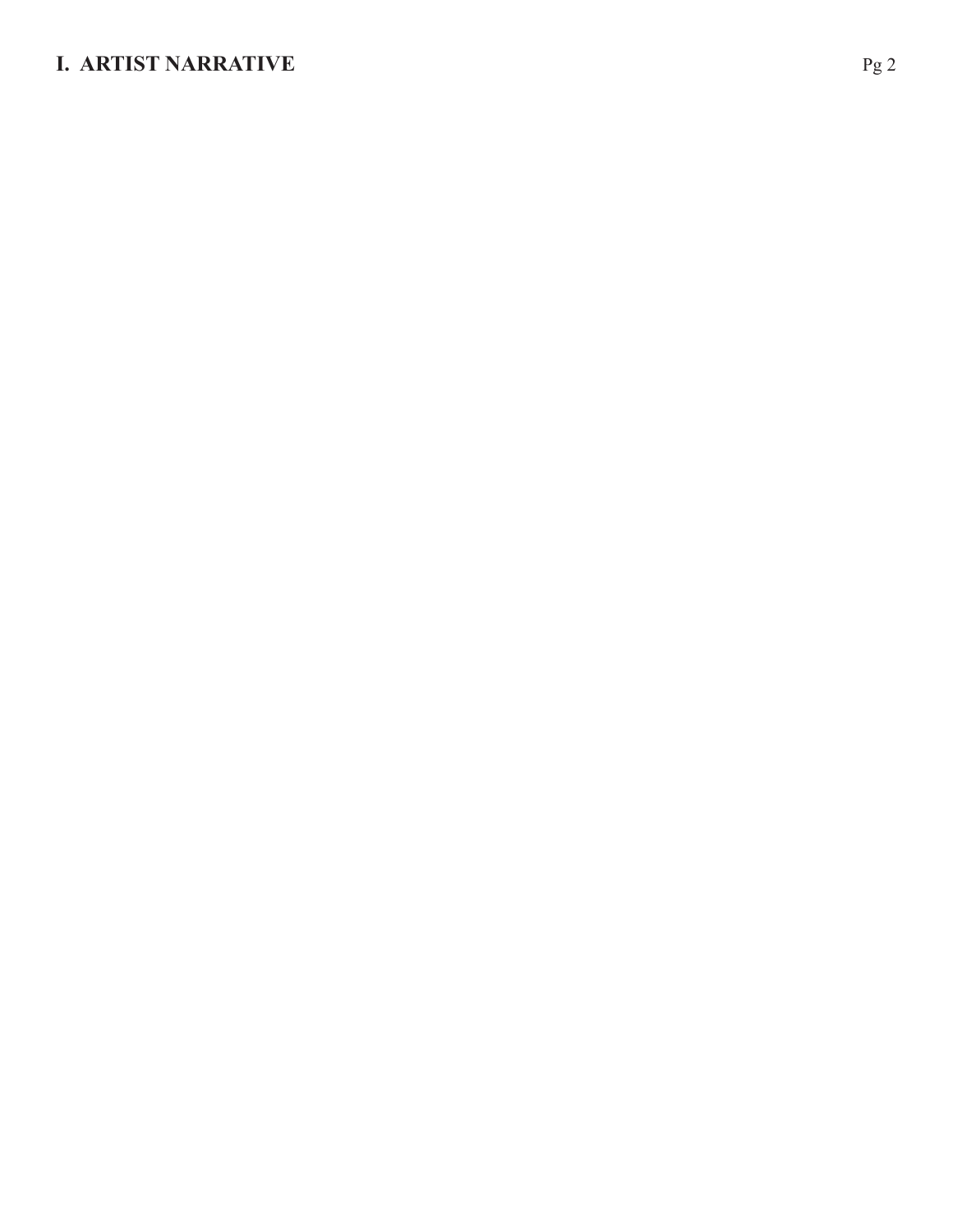### **II. RESUME** Pg 1